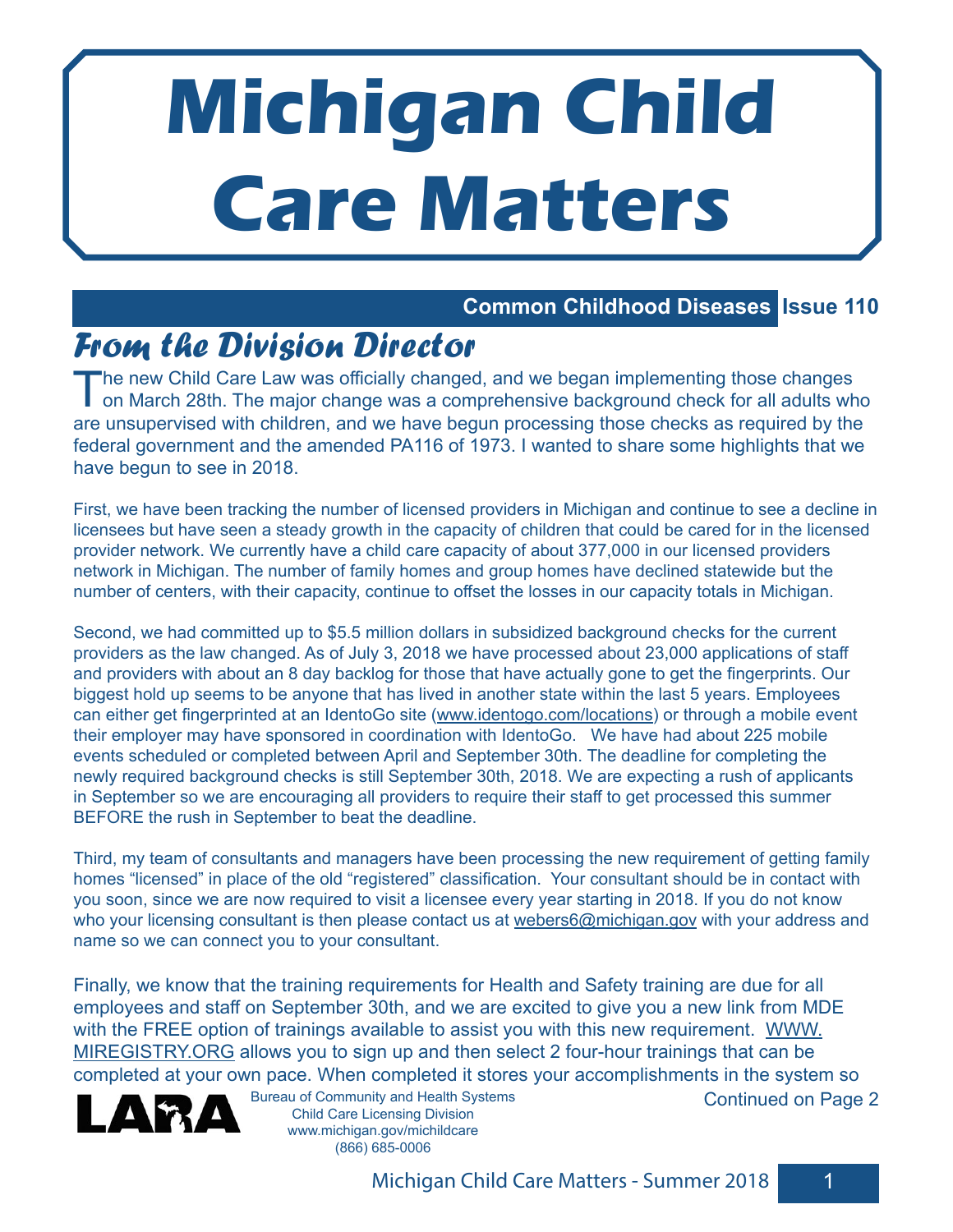# **Table of Contents**

- 3 Tips on Managing and Preventing Infections in your Child Care **Facility**
- 7 Impetigo
- 8 Get the Bed Bugs **Out**
- 9 Immunizations and Your Child Care Center
- 11 Common Childhood Skin Infections: Scabies, Head Lice, and Ringworm
- 12 Illness Prevention and the Importance of Hand Washing
- 14 Conjunctivitis
- 15 The Common Cold, Strep Throat, and the Importance of Outside Play
- 17 Stomach Virus and the Flu
- 19 CPSC Recalls

your consultants will be able to confirm your accomplishments this fall after the deadline.

We have tried to help you as providers transition through the federal and state changes as comfortably as possible. We are rewriting the rules for all 3 provider types and hope to begin the legislative process for those very soon. If you have any questions or concerns, please contact your consultant and they should be able to help you find your needed answers. Thanks for all you do to care for Michigan's youngest citizens. ❖

> **Mark Jansen** Child Care Licensing Division Director

# **Changes to PA 116 Regarding Background Checks**

The Special Legislative Edition is still available here. If you would rather have the paper copy of the Special Legislative Edition mailed to you, please contact webers6@michigan.gov.

Licensing has developed tests based on the content of this newsletter. You can receive up to one clock hour of annual training for reading three newsletters and passing the associated tests each calendar year. Each article will include a symbol in the title of the article to identify the content as appropriate for center child care providers, home child care providers or all child care providers. For more information on how to access these tests, go to www.michigan.gov/mccmatters.



**A** Article is appropriate for **all** child care providers.



Article is appropriate for **center** child care providers.



**H** Article is appropriate for **home** child care providers.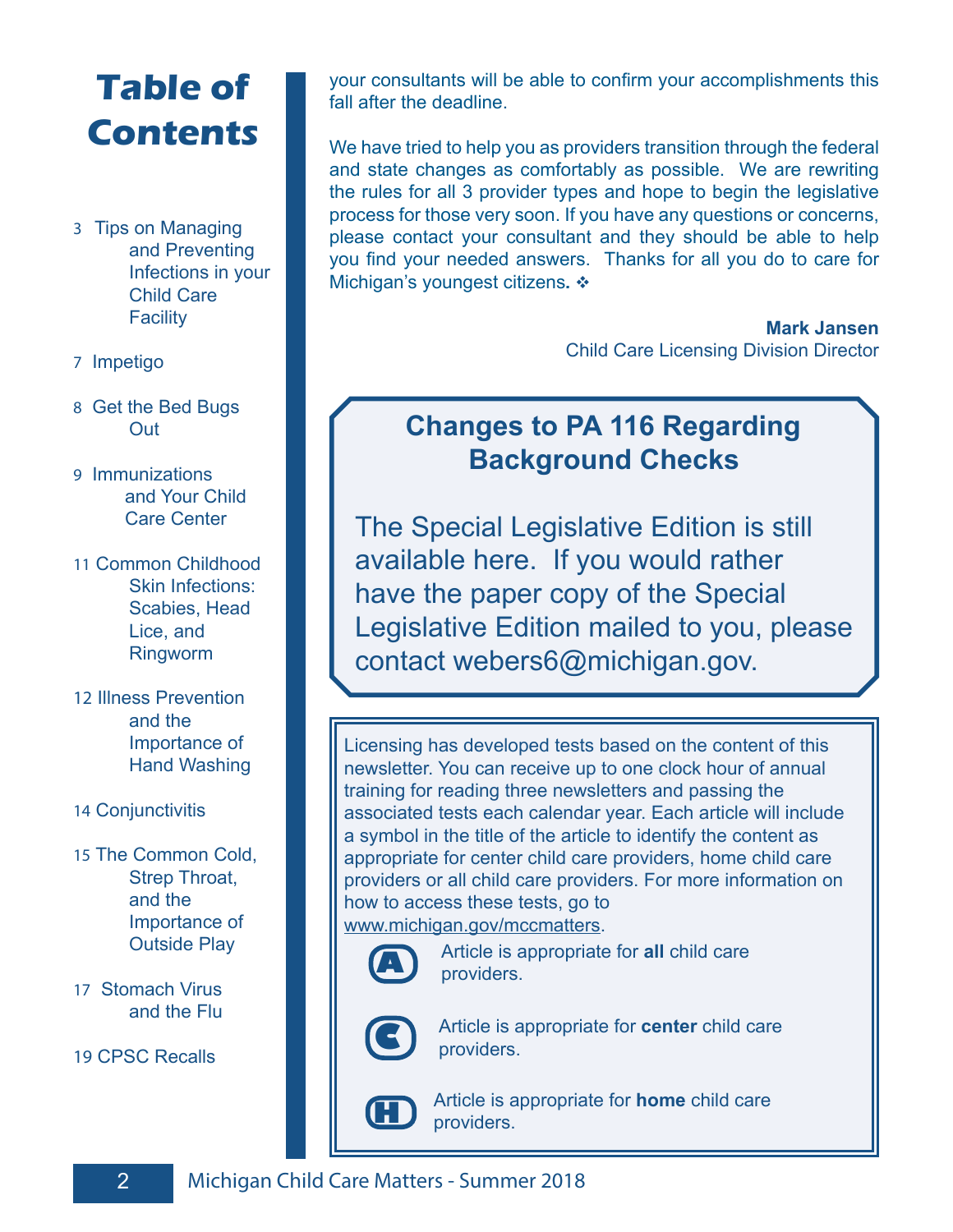# Tips on Managing and Preventing Infections in your Child Care Facility **A**

Dr. Andrew Hashikawa, MD, MS, FAAP

University of Michigan Children's Emergency Services at Mott Children's Hospital

## **SCENARIO:**

Lucy is a 3-year-old otherwise healthy girl enrolled in your child care. One of your co-workers noticed this morning that both of Lucy's eyes seem "red" with some clear drainage coming from both eyes. However, Lucy does not seem to be uncomfortable nor is she bothered in any way by her symptoms. In fact, she is acting her usual, active self. She does not feel warm nor does she have a fever. Your coworker is asking you if Lucy needs to be sent home right away because of a possible concern for "pink-eye" and perhaps to see her doctor for antibiotic eye drops. What should you do? Can Lucy stay because she is acting well and is without fever? Or should a child with possible "pink-eye" be excluded for immediate parent pick-up? Should you require Lucy to have antibiotics or a doctor's note before coming back to your child care?

This article will review some common questions I commonly receive regarding children with illness in child care settings. By the end of this article, we will have reviewed and answered the questions posed in this hypothetical but common scenario. All recommendations are based on the national child care guidelines from the American Academy of Pediatrics (AAP).



# **Q: Are children who routinely attend child care more likely to get sick compared to children not in child care?**

Yes. Children in child care are more likely to have colds and cough, diarrhea and vomiting, pink-eye, fever, antibiotic resistant bacterial infections, and ear tube placement from frequent ear infections compared to stay-at-home children.

# **Q: Why are children in child care settings getting sick more often?**

There are several reasons why children attending child care settings are sick more often. First, a young child's immune system is still naïve – every virus and bacteria is essentially a new exposure and the child's immune systems must learn to "fight" the infection. During the child's first year of life or first year attending child care, children are exposed to a whole slew of different viruses, and often become ill with multiple colds throughout the year, leaving many parents frustrated. However, the good news is that these children, who are exposed to multiple infections, end up building a robust immune system so that they are less likely to become ill when they start kindergarten compared to the children who never attended child care.

Next, children in child care are quite different developmentally from older school children– young children tend to put everything into their mouths; drool, lick, and share toys, increasing their exposure to viruses and germs. Children also have not learned to effectively cover their mouths when sneezing or coughing. Young children's lack of personal space means they will share their cough and sneeze on each other, further spreading infections. Research shows that infections can occur more frequently in a child care with as few as six children, so it's important for in-home child care providers to tell parents that their children will likely become ill more frequently during their first year of life or first year of attending child care.

## **Q: Why shouldn't I send any child with a cough or cold symptoms home right away – won't this protect the other children and prevent spread of germs?**

While it is true some bacterial and viral infections (reportable communicable diseases as determined by public health) require immediate exclusion (for example chickenpox, whooping cough, mumps, meningitis,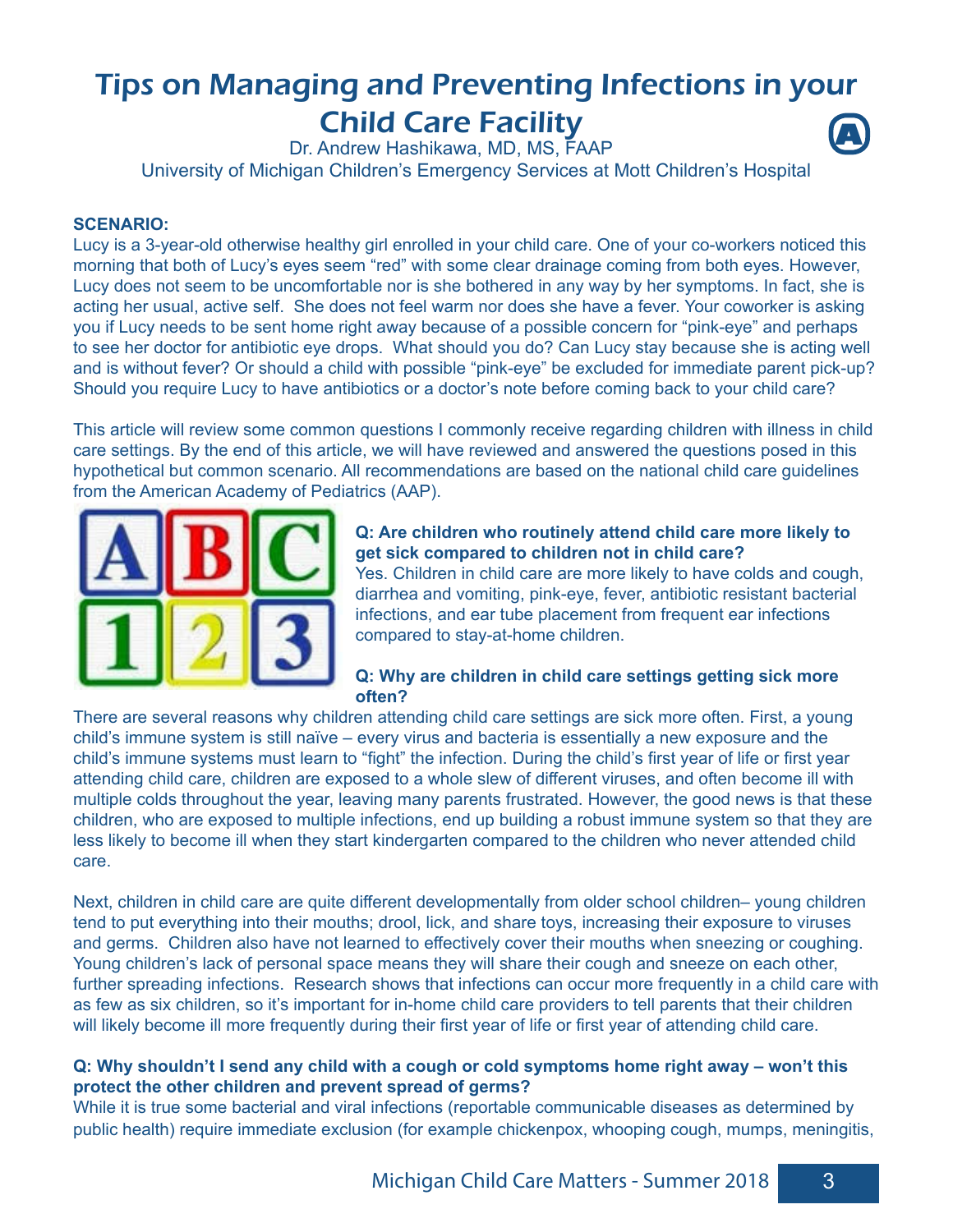influenza) most child care related infections are caused by "common cold" viruses – which means that most of the viruses' spread occurs when the child has not yet even developed symptoms. Excluding or quarantining the child with a cough or runny nose does not substantially help prevent spread of the virus. For most mild child care illnesses, the AAP has been changing the focus from "quarantining" or "isolating" children to instead evaluating how the child is acting and determining how much care the child is requiring. The vast majority of mild illnesses (colds and coughs) do not require immediate exclusion from child care.

# **Q: Which sick children do I need to send home then?**

No matter what the illness, any ill child should be excluded if they meet any of the following three criteria:

- 1.) The illness prevents the child from participating in activities comfortably as determined by the child care staff members.
- 2.) The ill child requires a need for care that is greater than what staff members can safely provide without compromising the care of the other children.
- 3.) Risk of harmful diseases (list of excludable diseases such as meningitis, chicken pox, measles). Your local public health is a resource for these conditions.

If a child in your child care meets any of these criteria, they should be sent home until a health professional determines that they can return safely to child care.

# **FEVER**

For children older than 2-months-old (60 days), a meaningful temperature for fever is above 101°F (38.3°C) from any site (rectal, oral, or axillary) without any adjustments. Elevated temperatures alone without any signs of behavior change or signs of illness do not require immediate exclusion from child care. Children often will have elevated temperatures

for a variety of different reasons, but an elevated temperature alone does not mean it is a serious, contagious illness. Many cold viruses can cause a low-grade fever without any other symptoms. However, if a child has a fever AND other symptoms of illness (e.g., diarrhea, cough, runny nose, vomiting, rash) or behavior changes (e.g., lethargy, fussiness, pain) they should be excluded from child care. Additionally, infants under 2-months of age (60 days) with fever ≥100.4°F should be excluded and evaluated by a medical provider expeditiously. Any child with fever that is unable to participate in usual activities, or requires more care than staff can safely provide should be excluded from the child care facility.

# **DIARRHEA**

Children often can have soft or looser stools depending on diet. Diarrhea can also be a symptom caused by viruses (most commonly) or bacteria. Children should be excluded immediately for diarrhea - if the diarrhea contains blood or mucus; diarrhea causes accidents or requires a significant amount of diaper changes; exclusion is required by local public health department because of an outbreak; or the child is not acting well or staff cannot provide safe care for the other children. The AAP suggests that a child who is having 3 or more stools above their usual number should be considered for possible exclusion or if the diarrheal frequency leads to substantial staff resource utilization. The child with diarrhea can return once exclusion criteria are resolved or the child receives clearance from a medical provider.

## **VOMITING**

We all know that babies "spit-up" often and that vomiting is not always infectious (can be gastrointestinal reflux). Children with viral gastroenteritis (also known commonly as "stomach flu") commonly have diarrhea and associated fever. Children with vomiting can become dehydrated (no tears, no urine, no saliva). Vomiting three or more times is considered grounds for exclusion. Other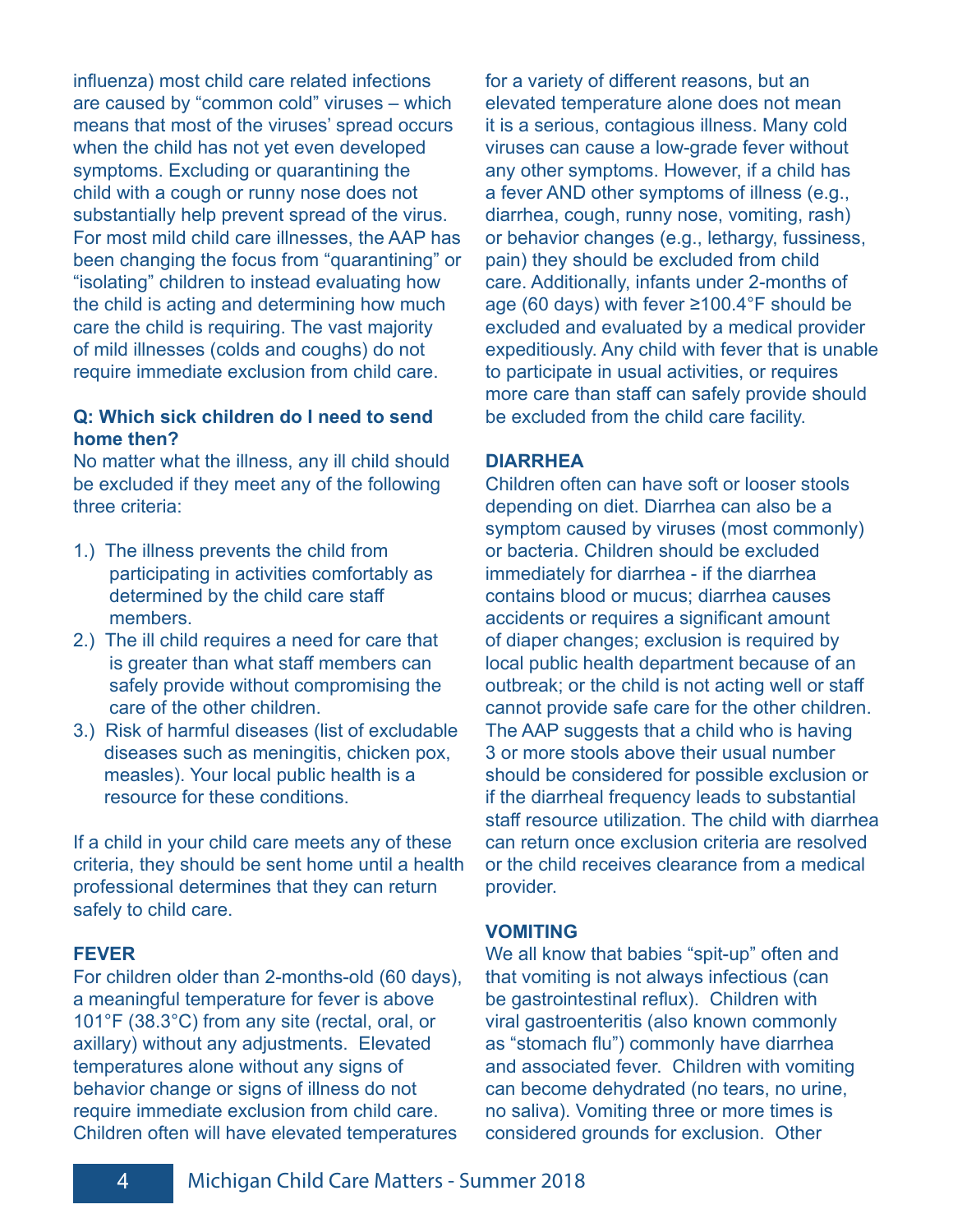exclusion criteria for vomiting include fever, vomiting that contains blood or bile, is caused by head injury, dehydration, causes the child to look or act ill (not participating in usual activities), severe abdominal pain, or requires more care than the staff can safely provide.

## **INFLUENZA**

Influenza or "flu" is caused by viruses in the influenza family. Usually the child will appear ill with fever, body aches, sore throat, and will not be acting their usual self and will require exclusion. Children can return if they have been fever-free for 24 hours without feverreducing medications and can also participate normally and do not require substantial support by child care staff.

# **Q: When should child care staff be sent home?**

New staff, like children, are also more likely to become ill during their first year or winter working in the child care facility because they may not have been exposed to these infections. Child care staff illness exclusions are similar to children's exclusions: If there is concern for excludable illnesses (influenza, whooping cough, chickenpox) they should be temporarily excluded until cleared medically by a health provider or by the local health department. Similarly, if their illness causes them to be unable to carry out their roles as child care staff or appropriately care for children, they should be sent home. Every child care facility should have a back-up plan for when a staff member becomes ill. Child care facilities should focus on ensuring staff immunizations are up-to-date, including influenza.

# **Q: How can I prevent infections from occurring in the first place?**

Primary prevention is the best way to keep infections from occurring in your child care. The number one effective practice that you can teach, promote, and reinforce for staff is proper handwashing, especially after every diaper change, food preparation, or when

hands become soiled for any reason. Use of alcohol-based hand sanitizers for other occasions is fine if hands are not obviously soiled, when going between classrooms, and if the hand sanitizer can be kept out of reach of children. Hand sanitizer cannot be used as a replacement for required hand-washing. Handwashing is a skill that must be actively taught to children at a developmentally appropriate age. Ensuring children can reach the sink (use of step stool) is important. The use of glow-in-thedark soaps and singing the ABC's while hand washing are effective techniques to teach staff and children how to appropriately wash their hands. Proper exercise, nutrition and sleep also play key roles in keeping children healthy and maintaining a strong, effective immune system.

Immunizations are vitally important for children and child care staff. Nationally, as we witness the return of vaccine preventable illnesses including measles, mumps, whooping cough, immunizations (including influenza) for children and staff should be up-to-date. Young infants are particularly vulnerable because of their naïve immune systems and inability to receive some vaccines (influenza cannot be given until six months of age). The Centers for Disease Control (CDC) reported 148 pediatric deaths in 2014-5 and 89 pediatric deaths in 2015-6 in the United States from influenza alone. Children typically in child care (ages <5 years of age and especially children 2 years or younger) are at highest risk from complications of influenza, including pneumonia, inflammation of the heart, brain, and muscles.

# **Q: Where can I get more information on how to manage child care illnesses and infections (RESOURCES)?**

This article's recommendations are based on the following resources for child care providers:

1.) Caring for Our Children: National Health and Safety Performance Standards Guidelines for Early Care and Education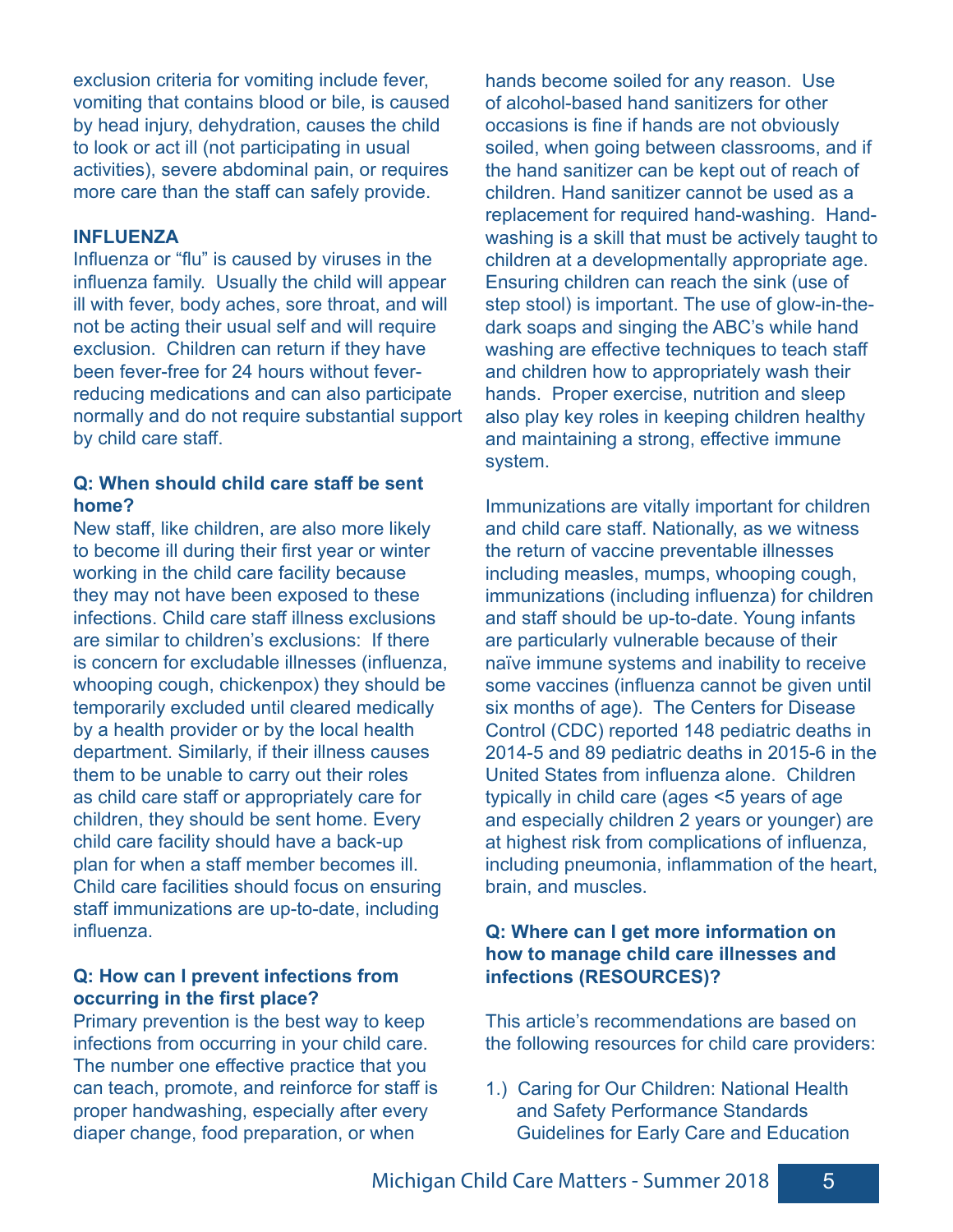Programs (3rd edition). This resource, developed by the AAP and experts from Head Start and the American Public Health Association, is a free, comprehensive resource available online at cfoc.nrckids.org (National Resource Center for Health and Safety in Child Care and Early Education).

- 2.) Managing Infectious Diseases in Child Care and Schools (4th Edition). This resource was developed by national experts in child care infections (Dr. Susan Aronson and Dr. Timothy Shope) and is a great resource with easy-to-understand reference sheets supporting great photographs. The reference books also provide many sample letters and forms that child care staff can use freely. This reference book can be purchased online from the AAP or from an online book provider.
- 3.) Online Training: The American Academy of Pediatrics has two excellent, free online training courses available for child care providers:

 A.) Preventing and Managing Infectious Diseases in Early Education and Child Care – however this course will likely only be available until 3/31/2017. https://shop.aap.org/ preventing-and-managing-infectious-diseasesin-early-education-and-child-care/

 B.) Influenza Prevention and Control Strategies for Early Education and Childcare (2016-7): https://shop.aap.org/influenzaprevention-and-control-strategies-for-earlyeducation-and-childcare-2016-2017/

# **Q: What other tips do you have for our child care facility?**

I endorse annual training for child care staff members on child care illnesses. I also recommend that child care facilities have or develop child care illness policies for parents to see at enrollment. I also suggest that child

care staff members send parents' routine and timely reminders for vaccines and for the need to arrange back-up-child care when their child is sick and the parent must work. Partnering with a local medical provider who sees children to act as a child care health consultant is important for reviewing child care illness policies and training your staff.

#### **SCENARIO ANSWERS:**

Lucy is acting normally. She does not require any extra care from staff. She may have symptoms of "pink-eye" or conjunctivitis, but she does not have any fever or signs that would require exclusion. Pink-eye is typically caused by a viral infection, considered a "cold" of the eye and is typically the same virus that causes a cough or runny nose. The virus is spread by sneezing, coughing and direct contact (like other cold viruses). Her symptoms could also be consistent with seasonal allergies. Most importantly, she does not meet any exclusion criteria. Uncomplicated pinkeye is no longer routinely treated with antibiotics and typically will get better in 5-6 days. Recommendations include routine hand hygiene and cleaning. One type of virus (adenovirus) that causes pink-eye may require exclusion (by public health) if there is an outbreak, but typically these children are quite ill with fever and sore throat, which would necessitate exclusion based the other criteria discussed above. Lucy's parents should be notified that she has symptoms, but be allowed to stay if they wish. If her symptoms change and she requires exclusion, she should be able to return when exclusion criteria are resolved or if cleared by a medical provider. Antibiotics are no longer routinely required for children with pink-eye.

Dr. Andrew Hashikawa is a board-certified Pediatrician and Pediatric Emergency Physician. He is the American Academy of Pediatrics - Michigan Chapter's Early Childhood Champion. ❖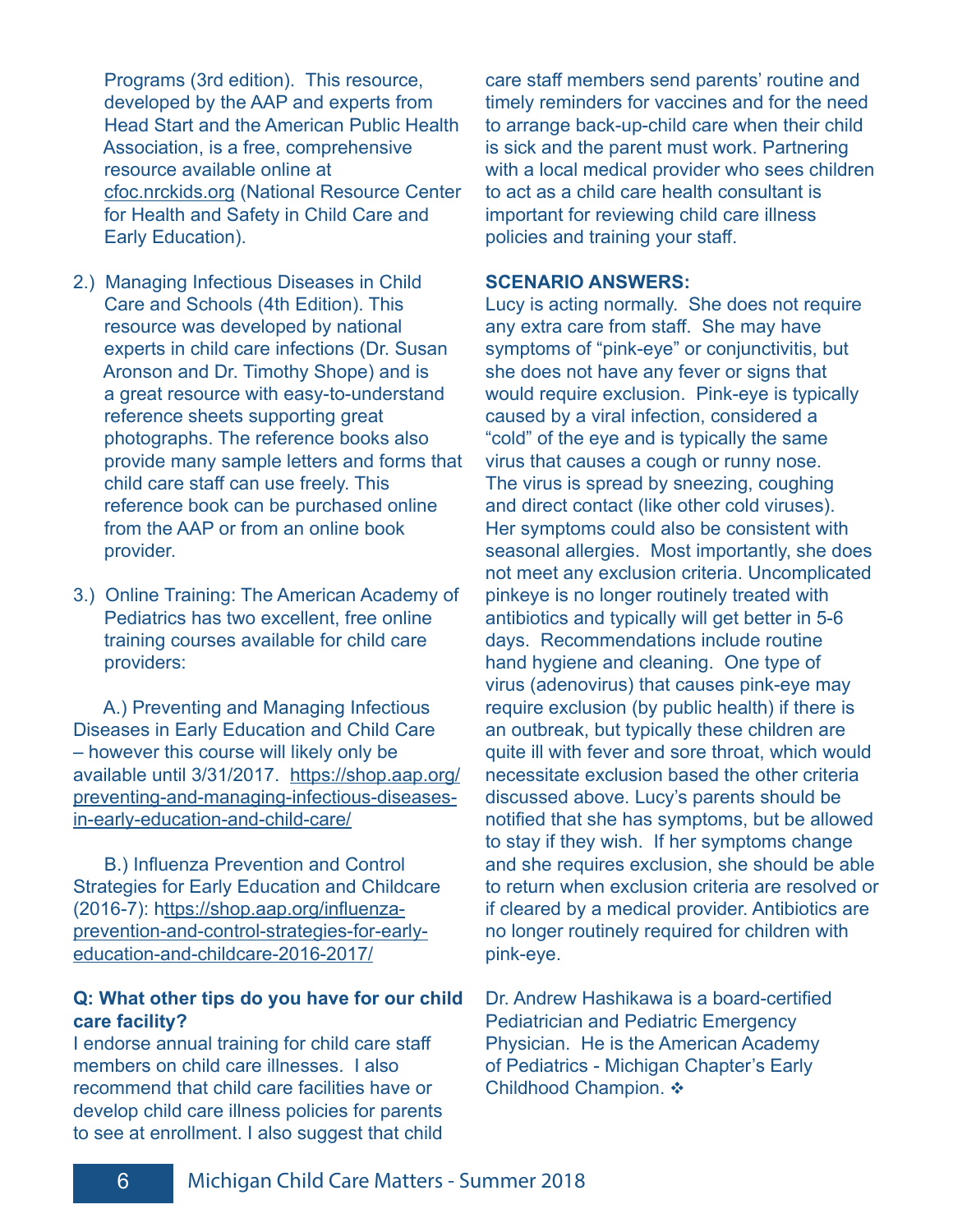Impetigo Pamela Walker, Licensing Consultant **Grand Traverse County** 



# **What is impetigo?**

Impetigo (say "im-puh-TY-go") is a bacterial skin infection that is most common in children.

# **What causes impetigo?**

Impetigo is caused by one of two kinds of bacteria-- streptococcus (strep) or staphylococcus (staph). Although the infection can develop in completely healthy skin, these bacteria often enter the body through irritated or injured skin. This can occur in a few different ways, such as:

- Skin-to-skin contact with an infected individual.
- Contact with surfaces that infected individual had contact with.
- Injury to the skin.
- Insect bites.
- Animal bites.

# **What are the symptoms?**

Though the symptoms vary slightly depending on the type of impetigo, they are similar and can include:

- Red sores that pop easily and leave a yellow crust.
- Fluid-filled blisters.
- Itchy rash.
- Skin lesions.
- Swollen lymph nodes.

## **How is it treated?**

For cases of mild impetigo, a doctor will prescribe an antibiotic ointment or cream to put on the sores. For cases of more serious impetigo, a doctor may also prescribe an oral antibiotic.

## **How can it be prevented?**

Impetigo is highly contagious and can spread to others through close contact or by sharing towels, bedding, clothing, toys, or other items. The best methods for prevention are:

- Good hand hygiene.
- Clean and sanitize surfaces that may have come in contact with infected area, such as toys, furniture, bedding, sleeping equipment, dress-up clothing.

# **When to exclude from child care?**

A child can usually return to child care after 24 hours of treatment. Note: scratching the sores can cause the infection to spread to other areas of the body and to other people.  $\cdot$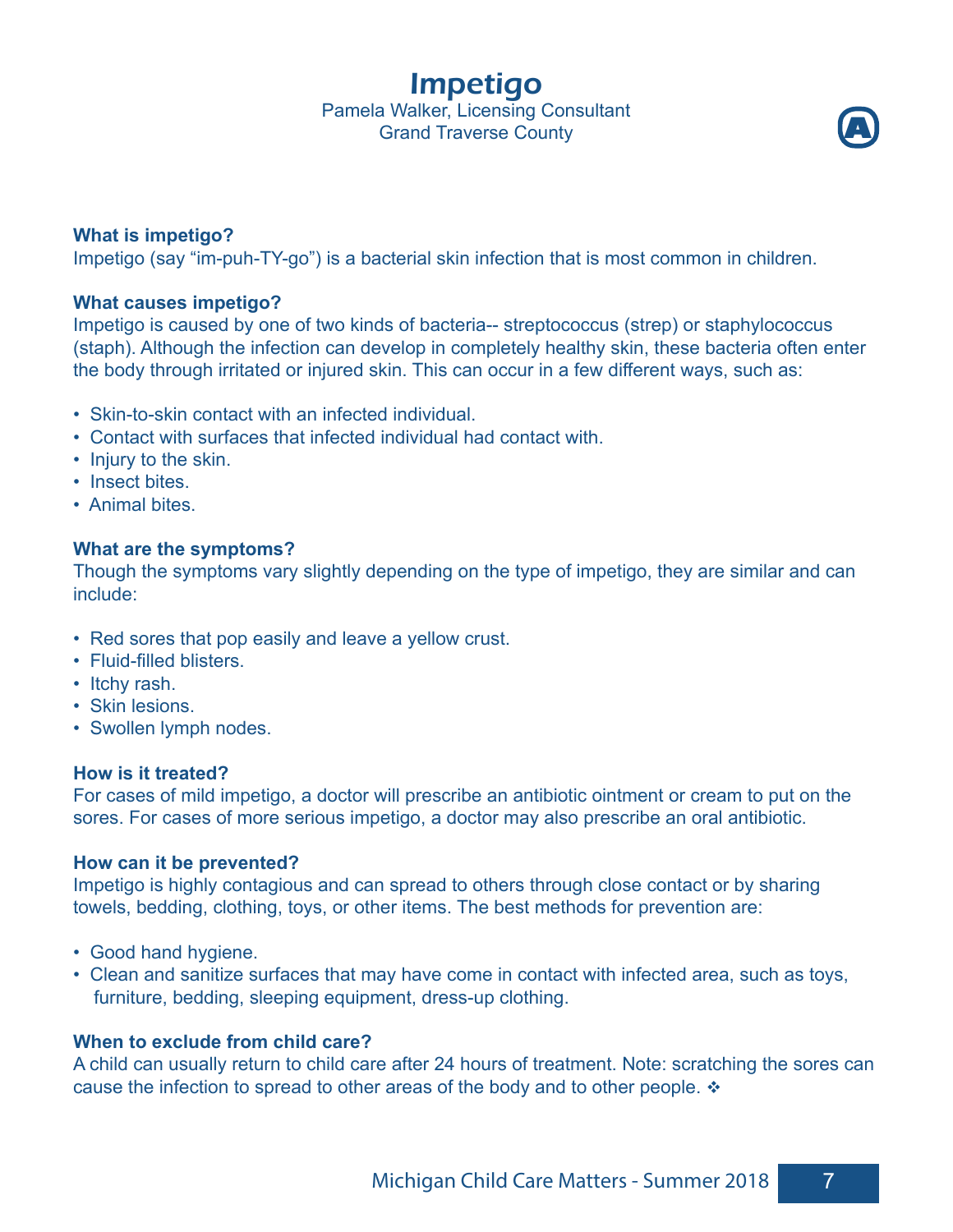# Get the Bed Bugs Out!

Jackie Sharkey, Area Manager Oakland County



**B**ed bugs have typically been found as a problem in developing countries, but recently,<br>they have increasingly been a problem in the United States, including Michigan. The Environmental Protection Agency (EPA) and the Centers for Disease Control and Prevention consider bed bugs to be a significant public health concern. The EPA believes that more bed bug infestations are occurring because of an increase in international and domestic travel, and increased resistance of bed bugs to available pesticides. Bed bugs are also very difficult and expensive to control and eliminate.

These small, brownish, flat, wingless insects hide during the day but then feed on the blood of people or animals at night. The bite does not hurt, but a welt that itches may form. Some people could have an allergic reaction, which may cause a secondary infection. Bed bugs can also cause stress, anxiety and sleeplessness.

Bed bugs do not live on a person and are not known to transmit diseases. They do not have anything to do with cleanliness or socioeconomic status; however, excess clutter can provide them with more places to hide, which can make detection and targeted control difficult.

The bugs may find their way into homes or centers by hiding in a child's clothing, backpack, lunch box, etc. If the home provider or center staff finds a suspected bed bug on a child or a child's belongings, the provider or center staff should discreetly remove the child from the classroom or to another room so that someone who is qualified (i.e. doctor, nurse) can examine the child's clothing or belongings. If there is not someone qualified at the facility, the parents will need to be contacted in order for the child to be evaluated. Consider sending a bed bug inspection form and educational materials home. Information and sample forms and letters are available at http://www.michigan.gov/bedbugs.

A child should not be excluded from care due to bed bugs unless repeated efforts have been made to remedy an infestation. Facilities should not be closed due to bed bugs. If pest management is necessary, it is usually targeted to specific areas. Do not allow untrained staff to apply pesticides. By law, only Integrated Pest Management trained applicators can apply pesticides. Home remedies and do-it-yourself treatments are not sufficient and should not be used; they could cause negative health effects or produce potential hazards in the home or center.

If a family has a known infestation of bed bugs, the child's backpacks, lunchboxes, and other items that travel back and forth to child care should be inspected daily and sealed in plastic containers when at home to prevent bed bugs from getting into them at home. Hard surfaces can be cleaned with standard cleaning products.  $\cdot$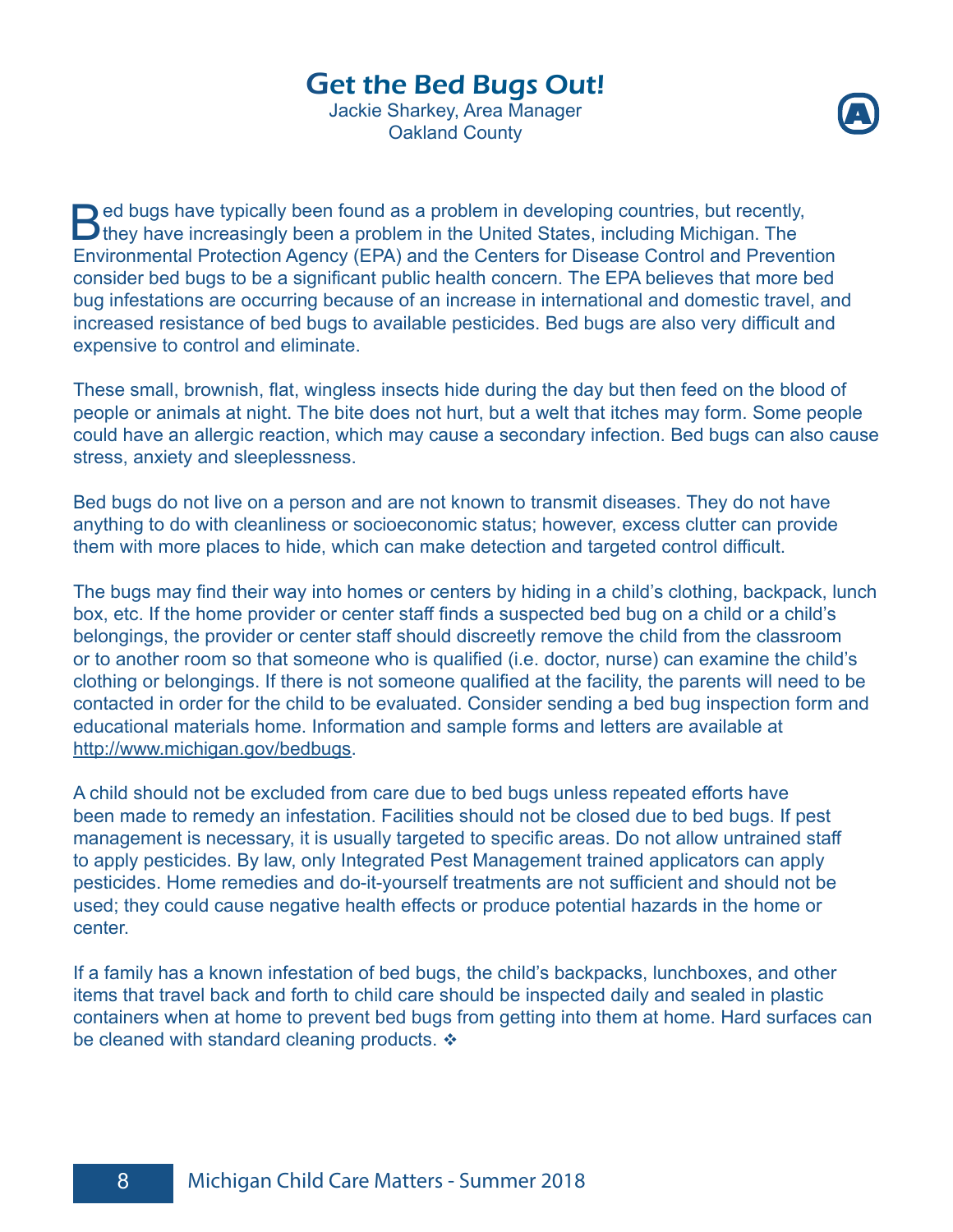# Common Childhood Skin Infections: Scabies, Head Lice, and Ringworm **A**

Candice Case-French, Licensing Consultant Otsego County

It happens every day in child care's around the world, children itching and scratching their<br>heads, arms, and torso. It often starts with one child and spreads to the next. Whether it be t happens every day in child care's around the world, children itching and scratching their scabies, head lice, or ringworm, without treatment and prevention it's just a matter of time before the disease spreads throughout the children in your care. Being able to identify these common childhood infections is the first step in preventing a breakout in your program.

# **Scabies**

Scabies is an itchy skin condition caused by a microscopic burrowing mite. The eight-legged female mite burrows under the skin, producing a tunnel where she deposits eggs. As the eggs hatch under the skin, the mite larvae travel back to the surface of the skin. From there, they mature and spread to other areas of the body and to other people. The body's allergic reaction to the mites, their eggs and their waste is what causes the intense itching associated with scabies. Close physical contact and sharing of clothing or bedding spreads scabies as the mites move from one person to the next. It's important for individuals with scabies to be seen by a doctor and treated immediately to stop the spread of the infestation.

# Signs and Symptoms

The first signs of scabies are often the intense itching and the small burrow tracks on the skin. The burrow tracks often appear as thin, irregular tracks of tiny bumps or blisters on the skin. The tracks usually appear in the folds of the skin, but can appear anywhere on the body. The signs and symptoms of scabies can take anywhere from a few days to six weeks to appear after being exposed.

# **Treatment**

Over the counter medications and bathing will not eliminate the mites, larvae and eggs from the skin. A doctor needs to properly diagnose which type of scabies an individual has and prescribe a topical ointment or oral medication. The various treatments usually kill the mites, larvae and eggs within 24 to 48 hours, but the itching and rash may last for weeks.

# **Head Lice**

Head lice is caused by a tiny insect (louse) that feeds on blood from the human scalp. The female louse produces a sticky substance that adheres the eggs to the hair shaft. As the eggs hatch, they repeat the cycle of reproducing and laying eggs. Head lice is usually transferred from one individual to the next by close physical contact. Contrary to popular belief, lice cannot jump. However, children near one another are the perfect vehicle for lice to travel from one individual to the next. Lice do not live very long off from a human host, but they can be transferred from one individual to the next from the sharing of hats, clothing and bedding.

# Signs and Symptoms

The most common symptom of head lice is the itching of the scalp. This is caused by an allergic reaction to the saliva of the louse. If an individual has not been exposed to lice before, the itching may not start until a few weeks after the infestation. In addition to the itching, lice may be visible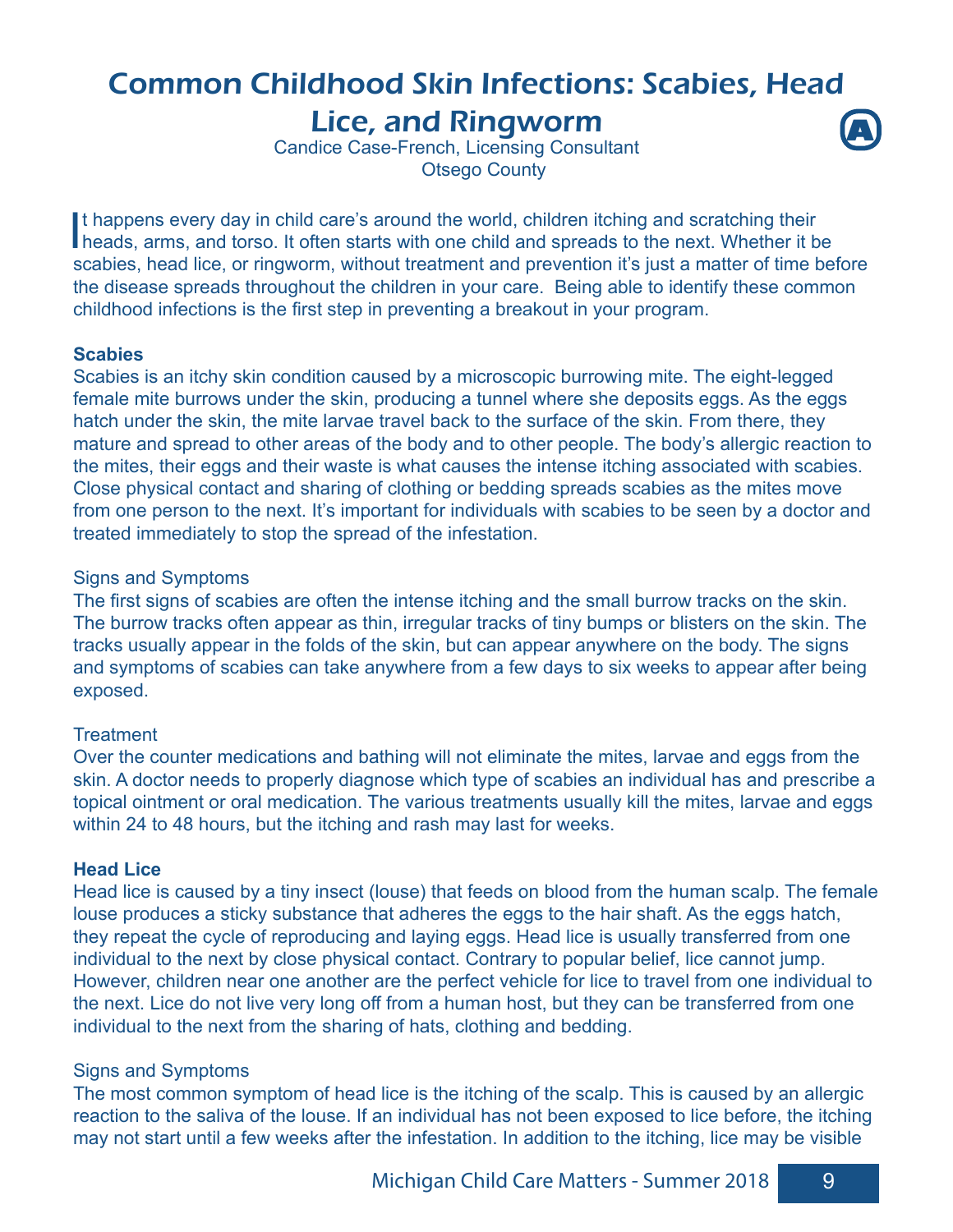on the scalp and the nits (lice eggs) on hair shafts. Lice move quickly and do not like light, making them difficult to see. A louse is grey or tan in color and about the size of a strawberry seed. Nits can be hard to see because they are very tiny and are camouflaged to match hair color. Around the ears and the hairline are the easiest places to spot nits. The empty nits are usually easier to see because they are lighter in color and further from the scalp.

# **Treatment**

There are many over-the-counter products to treat head lice. Most products include a medicated shampoo to kill the lice and eggs and a comb to help remove the eggs from the hair shaft. The over-the-counter products may not kill recently laid eggs and a second treatment is often recommended. Prompt treatment of lice will help reduce the spread from one child to the next.

#### Super Lice

Doctors are now seeing lice that have developed resistance to over the counter treatments. These "super lice" are appearing more frequently throughout the country. It's important that families seek medical attention when traditional over the counter treatments are not working. There are several treatments for "super lice" available by prescription from a family doctor.

# **Ring Worm**

Ringworm is a fungal infection on the top layer of skin. Ringworm gets its name because of its appearance, a red circular rash with clearer skin in the middle. Mold-like parasites that live on the cells in the outer layer of skin cause ringworm.

#### Signs and Symptoms

Ringworm often starts out as a flat, scaly area on the skin that is red and itchy. The area will then develop a slightly raised border forming a circular shaped ring. The ring is often irregularly shaped and resembles the wavy outline of a worm. Sometimes the rings will overlap. The center of the ring may be clear, scaly, or full of small red bumps. The area will be itchy and irritated.

# **Treatment**

Ringworm can be treated with antifungal creams or lotions applied directly to the skin. There are over-the-counter treatments for mild cases of ringworm, but a doctor will be able to properly diagnose and treat a ringworm outbreak. Severe infections may require prescription antifungal pills.

# **Tips for Providers**

Following these simple tips can help prevent the spread of head lice, scabies and ringworm.

- Make sure children and caregivers are washing their hands throughout the day.
- Store children's bedding, clothing, and personal items like hair brushes in separate containers where the items are not touching another child's personal belongings.
- Wash items like throw pillows, dress-up clothes, and stuffed animals in hot water.
- Teach children not to share items like hats, headbands and sweatshirts.
- Promptly separate a child you suspect has a communicable disease from the rest of the children and have the parent pick up the child as soon as possible.
- Wash and sanitize anything the infected child may have come in contact with immediately.
- Don't allow infected children to return to your program until they are no longer contagious. This is often 24 to 48 hours after starting treatment.  $\cdot$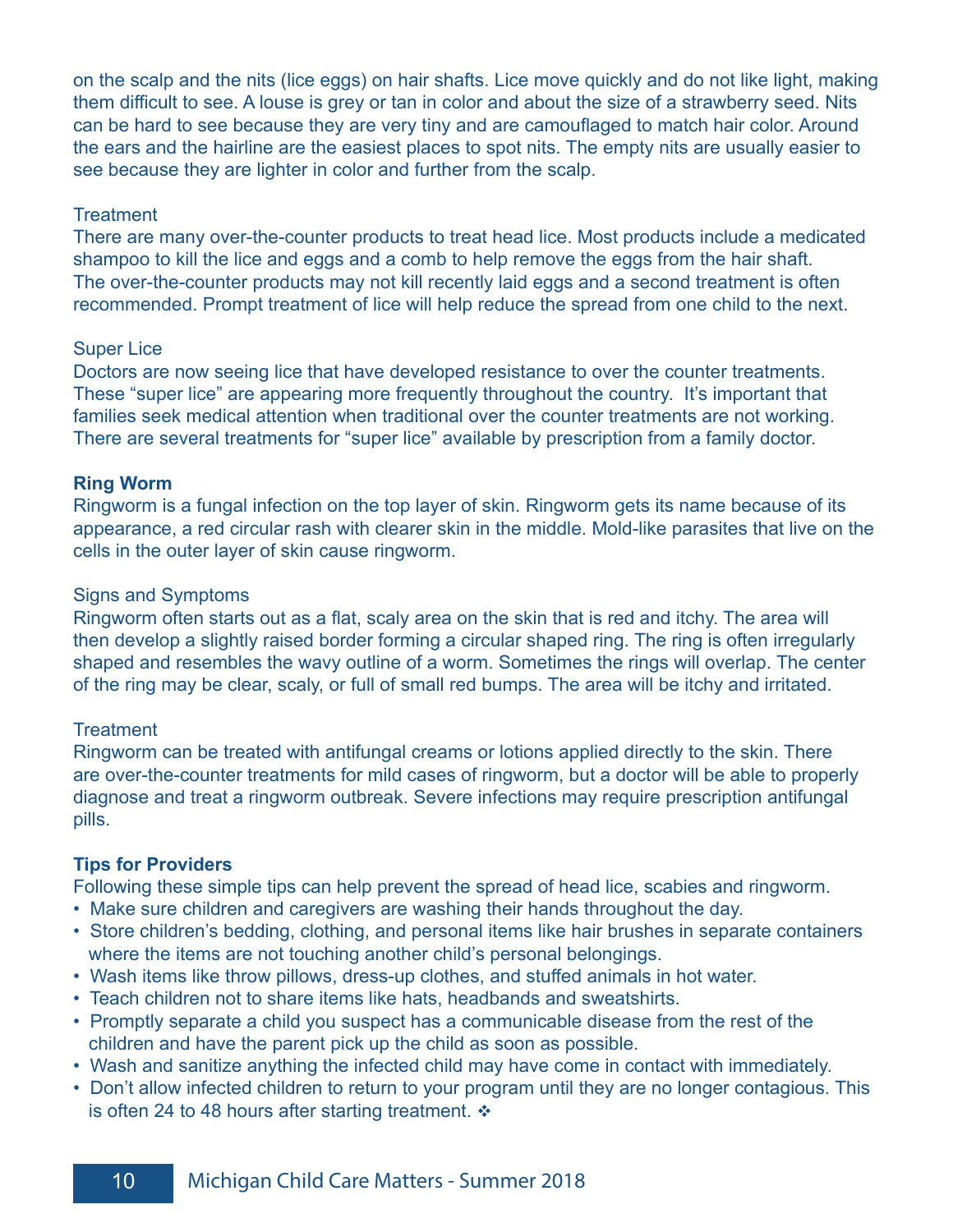# What You Need to Know About Hand, Foot, and Mouth Disease



Catherine Edgar, Licensing Consultant Genesee County

 $\bigvee$ hether you run a small child care home or work in a large child care center, you most likely have come across children infected with hand, foot, and mouth disease. In the past few years, instances of hand, foot and mouth disease have been on the rise in almost all Michigan counties.

Hand, foot and mouth disease is a highly contagious common viral illness that usually affects children under the age of five years, although adults may also contract it. Outbreaks are most likely to occur in late spring and in the fall. The most common symptoms are sores and a rash on the hands, feet, and in and around the mouth. The first symptoms of hand, foot and mouth disease are usually a fever, followed by a sore throat and loss of appetite. A day or two after the onset of a fever, small red spots appear in the mouth that turn into blisters and a rash on the hands and feet may follow within another day or two. The rash generally does not itch and it also may appear on the buttocks as well. Those infected with hand, foot and mouth disease are contagious for approximately two days before and two days after the sores and/or rash appears. Because the illness can make swallowing painful, young children may excessively drool and dehydration can also be an issue with infected children. There is no specific treatment for hand, foot and mouth disease, other than to provide relief from fever and pain from mouth sores. Adults infected may not have any symptoms but can still spread the virus.

Hand, foot and mouth disease is spread through direct contact with saliva, mucus and fluid from the disease's characteristic blisters. It can also be spread through fecal matter and the virus can live in fecal matter for up to 11 weeks. The usual time period from infection to the onset of symptoms is 3 to 7 days. Because of this, the best way to prevent the spread of this virus is by maintaining good hygiene, practicing frequent hand washing, and cleaning and sanitizing frequently touched surfaces and toys.

In addition to practicing good hygiene, another way to prevent the spread of hand, foot and mouth disease in your child care is to have a detailed illness policy that specifically addresses hand, foot and mouth disease. Infected children should not return to child care until their fever is gone and their mouth sores have healed. You will want to make sure that all parents, as well as caregivers, are aware of this policy and that the policy is strictly enforced. The best way to enforce it is through regular communication with parents. This can be through a variety of sources such as newsletters, postings, and talking to parents at drop off and at pick up.

Although serious complications from hand, foot and mouth disease are rare, it's symptoms can make children miserable. Through practicing regular handwashing, cleaning and sanitizing toys and surfaces that children come in contact with, as well as implementing a specific illness policy, you can hopefully prevent the spread of hand, foot and mouth disease in your child care.  $\cdot\cdot$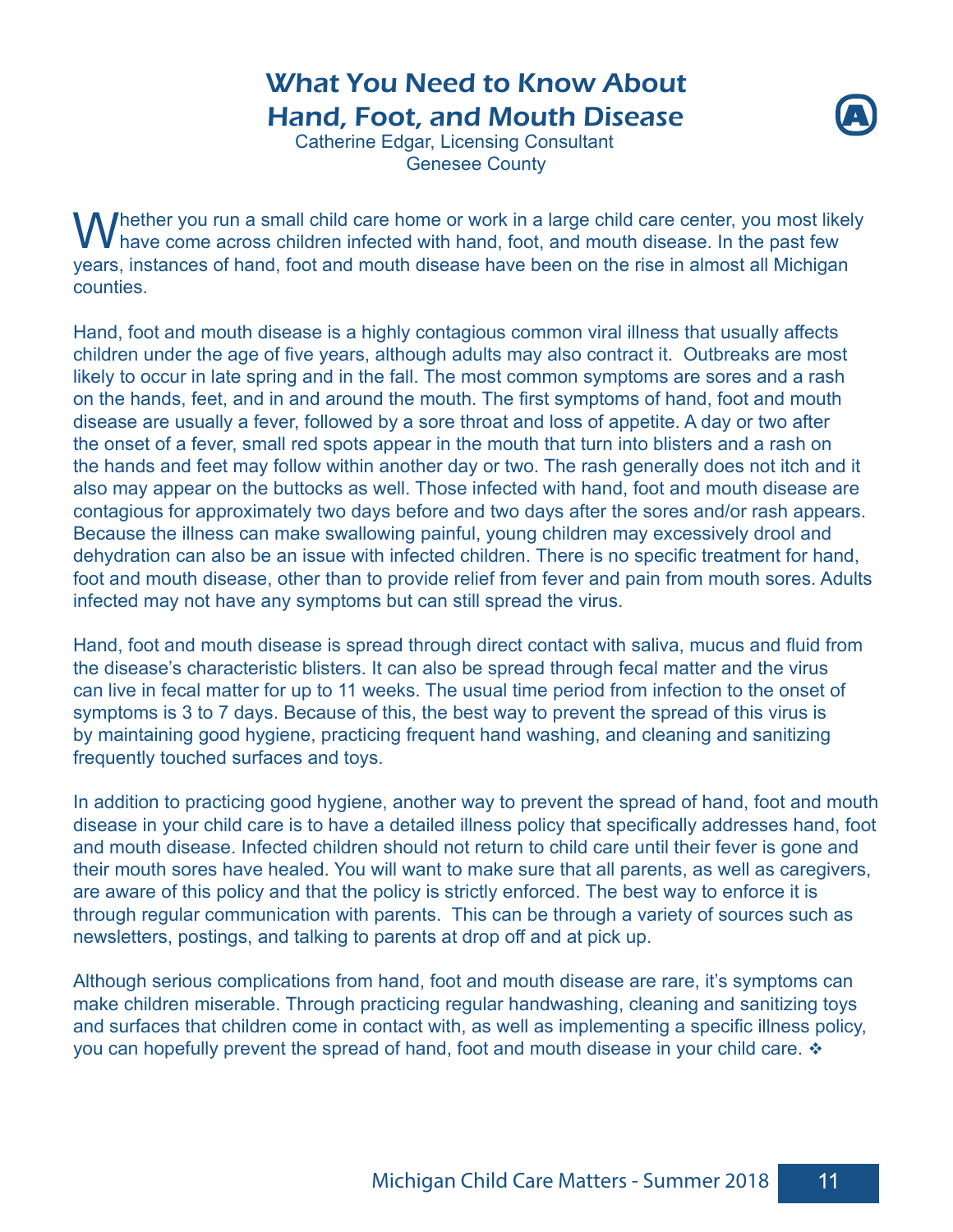# Illness Prevention and the Importance of Hand Washing



Thanh Biehl, Licensing Consultant Livingston County

Children in large groups are breeding<br>
Grounds for germs. Not only can germs spread from child to child but from child to provider, from provider to provider, and from provider to child. All child care providers should learn and use health precautions to prevent the spread of germs and illnesses. Prevention is the key to keeping your child care environment healthy.



Routine cleaning is the most useful method for removing germs from surfaces in the child care setting. Toys and play equipment should be cleaned and sanitized on a weekly basis. Legos, for example, are easily cleaned using the three-step method. A wooden puzzle may be more of a challenge, but each piece as well as the frame can be washed, sprayed with a sanitizing agent and air-dried.

The three-step method includes washing, rinsing, and sanitizing and should be used when you're cleaning.

- Cleaning is the removal of dirt and visible debris with soap and water.
- Rinsing with water removes any soap residue Eating surfaces, such as tables and high and prepares the surface for the sanitizing agent.
- Sanitizing reduces the occurrence and growth of germs.

• Let the surface air dry or wipe dry after two minutes with a single service towel.

Toys used in the infant/toddler room should be cleaned daily. If a toy is placed in a child's mouth or has come into contact with bodily fluids, set it aside to be cleaned and sanitized. A good practice is to have a container available and place any contaminated toys or equipment in it immediately until they are cleaned and sanitized. This will prevent the spread of germs as much as is possible.

Infants, toddlers and even older children play on the floor when in care. For infants, once mobile, the majority of their time is spent on the floor. Carpet and floor mats should be vacuumed daily. Other floor surfaces should be damp-mopped every day to clean and to control the dust. Spot clean with a product intended for that purpose as needed when an area becomes visibly dirty or has been contaminated with any bodily fluids. Bodily fluids include infant drool, spit-up, vomit, urine, feces, blood, breast milk, nasal discharge and mucus, and eye drainage.

In a child care setting, some areas get overlooked when cleaning occurs. Remember to clean and sanitize all of the following as needed or as part of a regular cleaning schedule:

- Doorknobs.
- Safety gates.
- Crib railings, headboards, plexi-glass sides, **mattresses**
- chair trays.
- Bottle warmers and crock pots used for warming bottles.
- Microwaves used for heating food.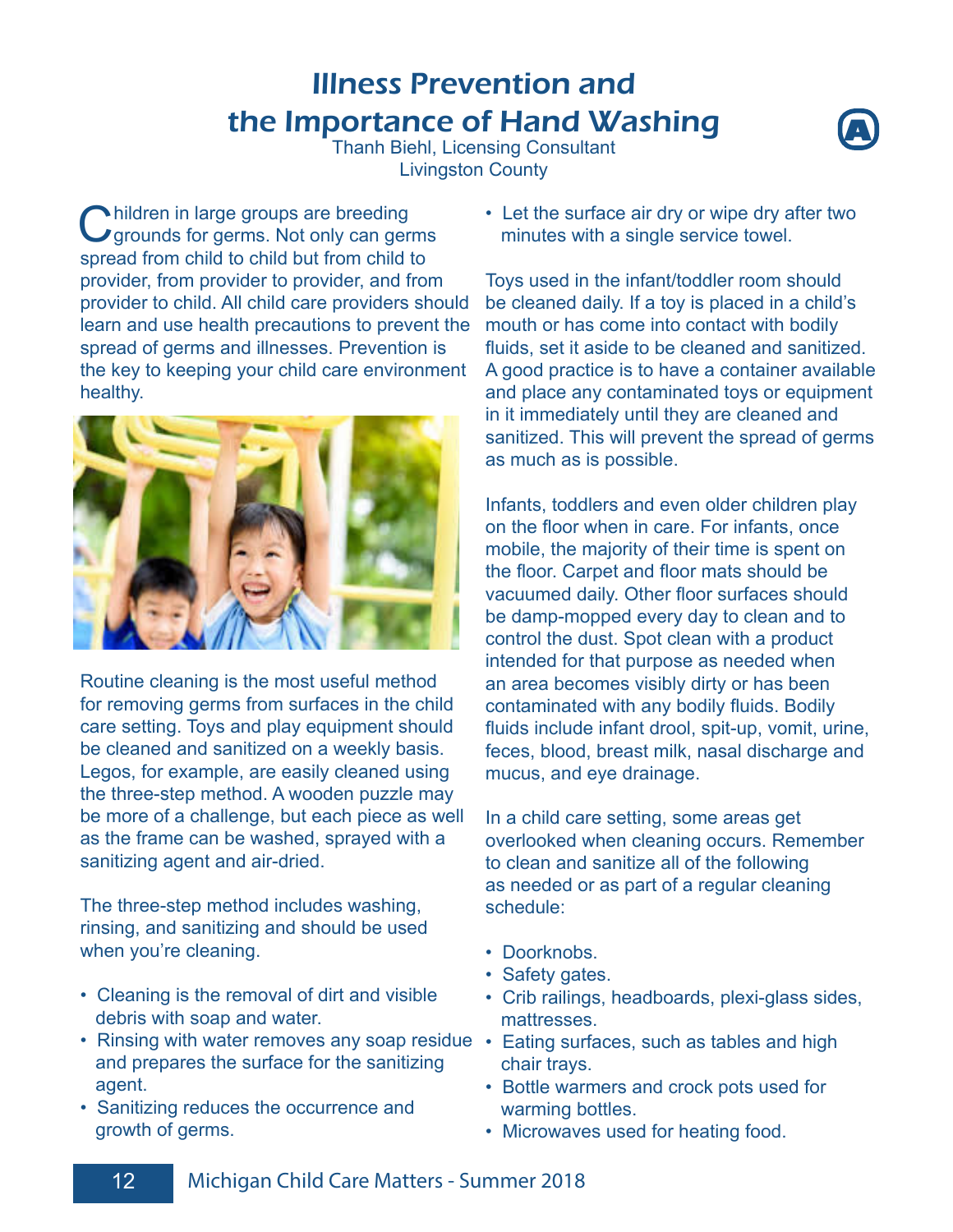Cribs and crib mattresses, as well as any resting napping mats, should have non-porous, easy-to-wipe surfaces that are used only by one child and/or cleaned and sanitized between each child's use. Bedding such as blankets, sheets, and pillows should be washable and changed weekly or more often if they are soiled or will be used by another child. Stacking mats or cots with used sheets can promote the spread of germs. Child's bedding should be kept separate from others. It is best practice to assign each child his/her own separate sleeping area or cot with individual bedding as well as a separate storage container or space for blankets, pillows, etc. Separating the personal articles of one child from those of another will prevent the spread of germs. It is also important to space children at least 18 inches apart during nap, and alternate head to foot to prevent any spread of illnesses.

In addition to cleaning and sanitizing, hand washing is the single most effective way to prevent the spread of illness in child care settings. Illness rates drop remarkably when adults and children wash hands frequently.

Proper hand washing technique includes:

- Moisten hands with water.
- Apply soap.
- Vigorously rub hands together for at least 10-15 seconds to lather all surfaces of the hands.
- Thoroughly rinse hands under warm running water.
- Dry hands using single use disposable paper towel or air dryer.

It is best practice for caregivers and volunteers to wash their hands at all of the following times:

- Prior to starting the workday at the center.
- Prior to care of children.
- Before and after preparing and serving food and feeding children.
- Before giving medication.
- After each diapering.
- After using the toilet or helping a child use the toilet.
- After handling bodily fluids.
- After handling animals and pets and cleaning cages.
- After handling garbage.
- When soiled

Caregivers should assure children wash their hands at all of the following times:

- After contact with any bodily fluids.
- After playing in sand or water.
- Before and after meals, snacks, or food preparation experiences.
- After toileting or diapering.
- After handling animals and pets.
- When soiled.

Illnesses caused by germs are a major problem in child care because they are easily spread from one person to another. Child care providers can prevent many illnesses that occur in child care settings by cleaning and sanitizing on a regular basis, and hand washing to prevent the spread of all types of germs. The health and well-being of young children can be enhanced by providing a safe and clean environment. ❖

# **Renewal Inspections for Family Child Care Homes**

**Family Child Care Homes Only:** The old version of the Child Care Organizations Act (116 PA 1973) required licensing to conduct on-site renewal inspections on at least 10% of the registered family child care homes in each county. Due to requirements of the Child Care and Development Act of 2014 (P.L. 113-186) that went into effect on March 28, 2018, licensing will conduct an on-site renewal inspection on 100% of family homes prior to renewing the registration. If you have any questions, please contact your licensing consultant.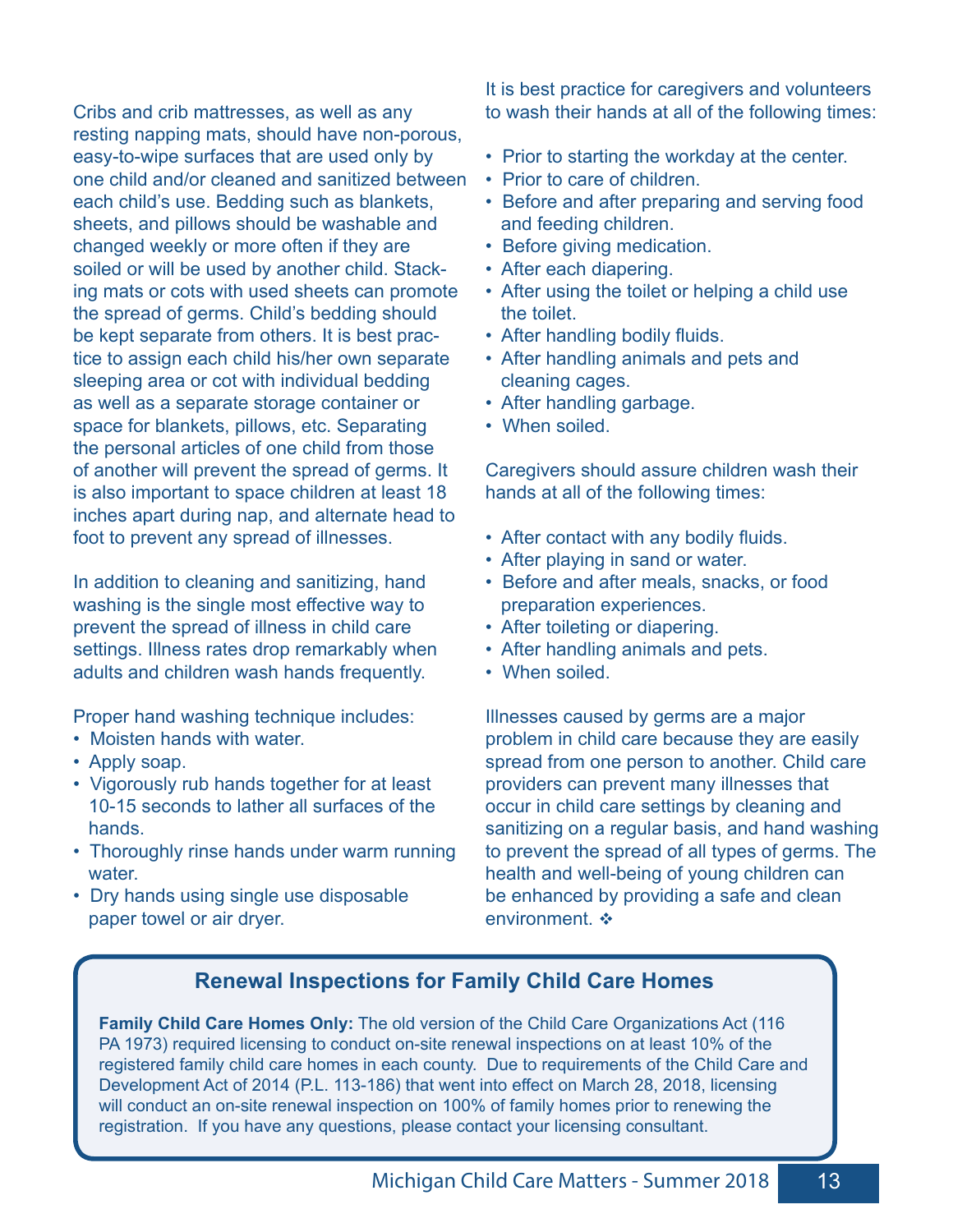Conjunctivitis

Pamela Walker, Licensing Consultant Grand Traverse County

**A**



Conjunctivitis, also known as pink eye, is a common eye condition seen in children and adults. It is an inflammation of the conjunctiva, the thin, clear tissue that lines the inside of the eyelid and the white part of the eyeball that makes the blood vessels more visible, giving the eye a pink or reddish color. There are four main causes of pink eye: viruses, bacteria, allergens, and irritants. It can be difficult to determine the exact cause of pink eye because the signs and symptoms may be the same regardless of the cause.

# **What are the signs and symptoms?**

Signs and symptoms of pink eye can vary depending on the cause, but typically includes:

*Viral Conjunctivitis* – may affect one or both eyes.

- Red or pink, itchy, painful eye(s).
- More than a tiny amount of green or yellow discharge.
- Infected eyes may be crusted shut in the morning.

*Bacterial Conjunctivitis* – may affect only one eye.

• Pink, swollen, watering eye(s) sensitive to light.

*Allergic Conjunctivitis* – usually affects both eyes.

• Itching, redness, and excessive tearing.

# *Irritant Conjunctivitis*

• Pollutants or chemicals such as smog and swimming pool chlorine may cause watery eyes and mucus discharge.

# **How is it treated?**

Most cases are mild and improve after 5 or 6 days without treatment; however, some cases may require specific treatment, such as antibiotic or antiviral medications. A healthcare provider should be consulted if the infection is accompanied by any of the following:

- Moderate to severe pain.
- Sensitivity to light or blurred vision.
- Intense redness.
- A weakened immune system.
- Symptoms that get worse or do not improve after 24 hours of treatment.
- Pre-existing eye conditions.

## **How can it be prevented?**

Conjunctivitis is spread by direct contact with discharge from an infected eye, or by touching other surfaces that have been contaminated by respiratory tract secretions. Viral and bacterial conjunctivitis are highly contagious and can spread easily from person to person. The best methods for preventing spread are: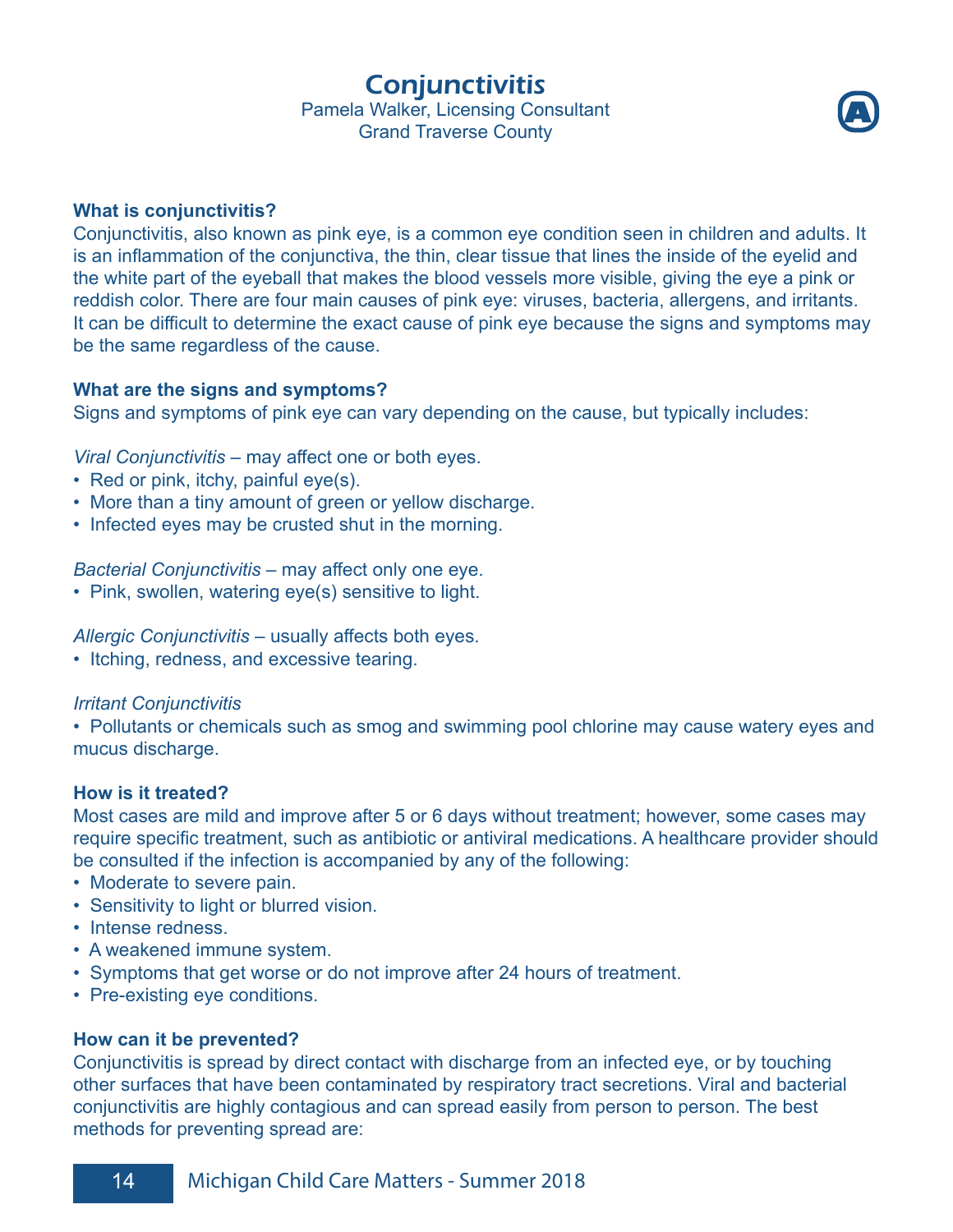- Good hand hygiene.
	- o Washing hands after contact with bodily fluids.
	- o Washing hands before and after touching the eyes, nose, and mouth.
- Keep hands and fingers away from eyes
- Routinely clean and sanitize objects that are commonly touched by hands or faces, such as tables, chairs, doorknobs, telephones, sleeping equipment, bedding, and toys

# **When to exclude from child care?**

It is helpful to think of pinkeye like the common cold-- both conditions may be passed on to other children but resolve without treatment. Children are not typically excluded for the common cold. Pinkeye generally results in less symptoms of illness than the common cold. Children should not be excluded from child care unless:

- The child is unable to participate and staff determine that they cannot care for the child without compromising their ability to care for the health and safety of the other children.
- The child meets other exclusion criteria, such as fever with behavior change.
- There is a recommendation of exclusion by the health department or the child's health professional.

**Note:** One form of viral conjunctivitis, caused by adenovirus, can cause epidemics. If two or more children in a group care setting develop conjunctivitis in the same period, seek the advice of a health care professional.  $\cdot\cdot\cdot$ 

# The Common Cold, Strep Throat, and the Importance of Outside Play



Erika Bigelow, Area Manager Lansing Region

Whether you are a family home provider, group home provider or work in a center, it seems as though children become sicker during the fall and winter months. These are months in which children are inside more often during the day and in closer contact with one another. The common cold and strep throat are common childhood illnesses that you might experience frequently throughout these times of year. It is important to take children outside to play, even in the fall and winter months, because going outside when it is chilly or cold does not cause illness.

Once fall and winter months set in, it seems as though children often have one cold after another and that the cold seems to move quickly from child to child. The common cold is a caused by a virus that infects the nose, throat and sinuses. Colds are very contagious, especially in the first two to four days after the symptoms begin. Most colds last up to a week, but some can last longer than that. Typical symptoms of colds include a runny or stuffy nose, sneezing, coughing, mild sore throat, headache, muscle ache and sometimes a mild fever. Colds are spread through one of three ways:

• Direct contact. A child with a cold will have the cold germs in their nose, mouth and eyes and also on their hands. The cold can be passed if the infected child touches another child, through holding hands or hugging or playing.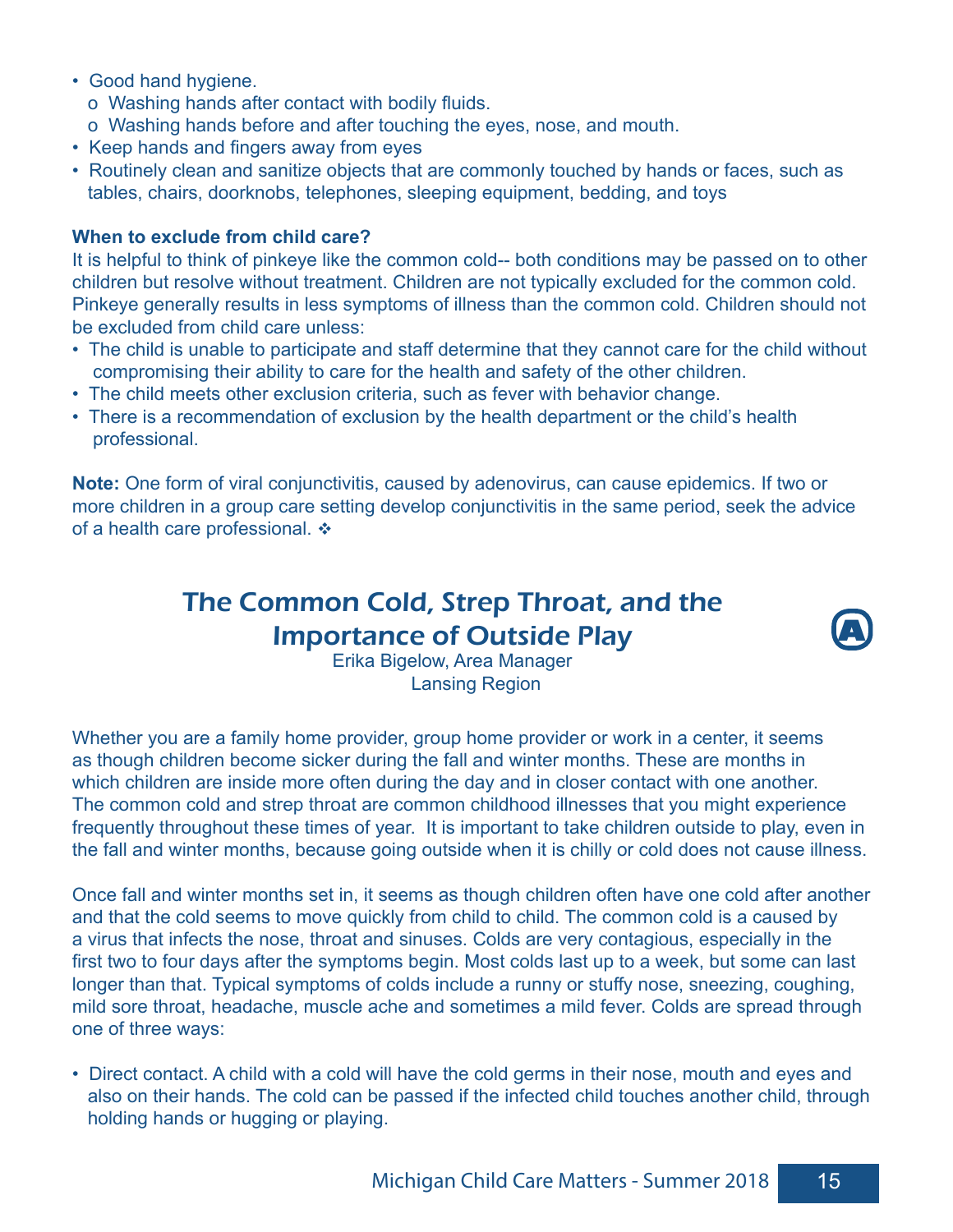- Indirect contact. Children, especially young children, tend to touch their noses, eyes and mouths often throughout the day, and then touch things such as touch toys, doorknobs, and tables. If the child has the cold virus, they indirectly spread the virus.
- Through the air. When an infected person coughs or sneezes, droplets from that cough or sneeze can reach another's nose or mouth and infect that other person.

Strep throat is another common illness for children. It is an infection in the throat and tonsils with Group A Streptococcus bacteria, also referred to as group A strep. Typical symptoms of strep throat include a sore throat that can cause pain when swallowing, fever, red or swollen lymph nodes in the front of the neck, red or swollen tonsils, white patches on the tonsils, and sometimes tiny red spots on the roof of the mouth. Strep throat is contagious and the bacteria is spread through contact with the droplets of the infected person. For example, a child could become ill from drinking from the same glass as an infected child. Also, if the infected person coughs or sneezes and does not cover his/her cough, the bacteria droplets have a higher chance of landing on an object. If another child touches that same object, and then touches their mouth, nose or eyes, he/she could become infected.

Though the common cold and strep throat are contagious, there are measures that you can take to help prevent, or stop the spread of, these viruses. One measure is to ensure that the caregivers and children are washing their hands regularly. See Handwashing Article on page.

Both the rules for family/group homes and the rules for centers state that children should be provided daily outdoor play, except during inclement or extreme weather. The technical assistance and consultation manual depicts examples of situations to consider when deciding whether to take children outside. It is also strongly encouraged that providers have knowledge of weather related symptoms that children may exhibit, such as heatstroke, sunstroke, sunburn or frostbite.

It is often believed that cold weather causes illness in children and many times adults do not believe children should play outside in cold weather. Studies have found that cold weather does not make children ill. Children who are taken outdoors, even for short periods of time, have fewer respiratory illnesses. Additionally, exposing children to sunlight promotes the production of Vitamin D, a vitamin that growing children require. Overall, being outdoors in the fresh air helps keep children healthy and reduces the spread of illness.  $\triangleleft$ 

# **Clarification Regarding First Aid Training Requirements**

First Aid training has a multi-age approach. To meet the requirements of P.A. 116 and licensing rules, first aid training is required for all age groups. Training in pediatric first aid only does not meet licensing requirements.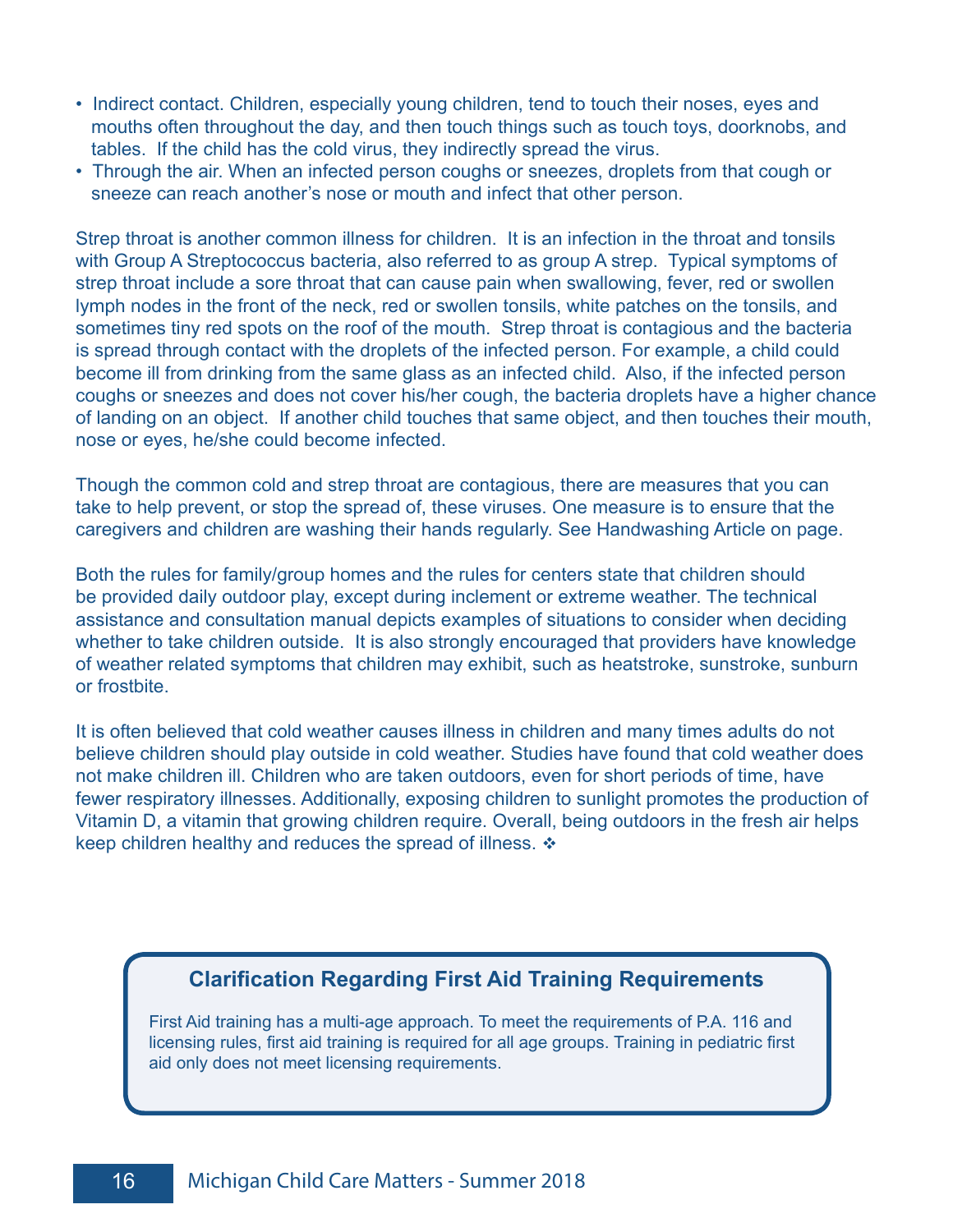# Stomach Virus and the Flu

Cynthia Jalynski, Licensing Consultant Oakland County



# **Gastroenteritis**

The medical term for stomach virus, or what people commonly call stomach flu, is gastroenteritis. It is caused by a virus that attacks the stomach and intestines and causes symptoms such as vomiting, diarrhea, and stomach cramps that may last up to six days.

While there may be some overlapping symptoms between gastroenteritis and the flu—such as body aches and a low-grade fever, they are not the same thing and a flu shot will not prevent gastroenteritis.

Stomach virus spreads via the fecal-oral route or when vomit or fecal matter find their way to the mouth. Aside from excluding children and caregivers with symptoms from the child care facility, the best way to prevent its spread is through good handwashing and diapering practices.

#### **Flu**

According to the Centers for Disease Control and Prevention (CDC), the flu is a contagious respiratory illness caused by influenza viruses. The risks are greatest for children under age 2, pregnant women, adults over age 65, and people with various chronic diseases such as cancer, heart disease, or asthma.

Flu and cold symptoms are similar—runny nose, sore throat, cough, and congestion—but the flu often includes fever or chills, body aches, and headache. Like gastroenteritis, flu symptoms may include vomiting and diarrhea, but this is seen more often in children than adults. Symptoms start one to four days after the virus enters the body. Adults may be able to infect other people one day before symptoms develop and up to five to seven days after becoming sick. Children may pass the virus for longer than seven days.

The virus is mainly spread through droplets made when people with the flu cough, sneeze, or talk. These droplets can land in the mouths or noses of people who are nearby or may be inhaled into the lungs. To avoid the spread of illness, refrain from touching your eyes, nose, or mouth. Cough or sneeze into your sleeve or tissue and immediately throw the tissue into the garbage and wash your hands.

The CDC recommends vaccination as the best prevention. You cannot become infected with the flu by receiving the influenza vaccine. Vaccines are readily available and can often be obtained for \$10 to \$25. Some local health departments offer them and accept Medicaid and Medicare.

#### **Other Preventative Measures**

Wash your hands sounds simple enough. When consultants give this advice, we often hear, We are! Particularly during times when a facility is seeing a lot of illness, be vigilant. Spend time observing children and adults in the classroom. Often there is room for improvement. We sometimes see caregivers shout to a child who is in the bathroom with the reminder—Wash your hands! then watch the preschooler race out of the restroom and over to the toys without washing.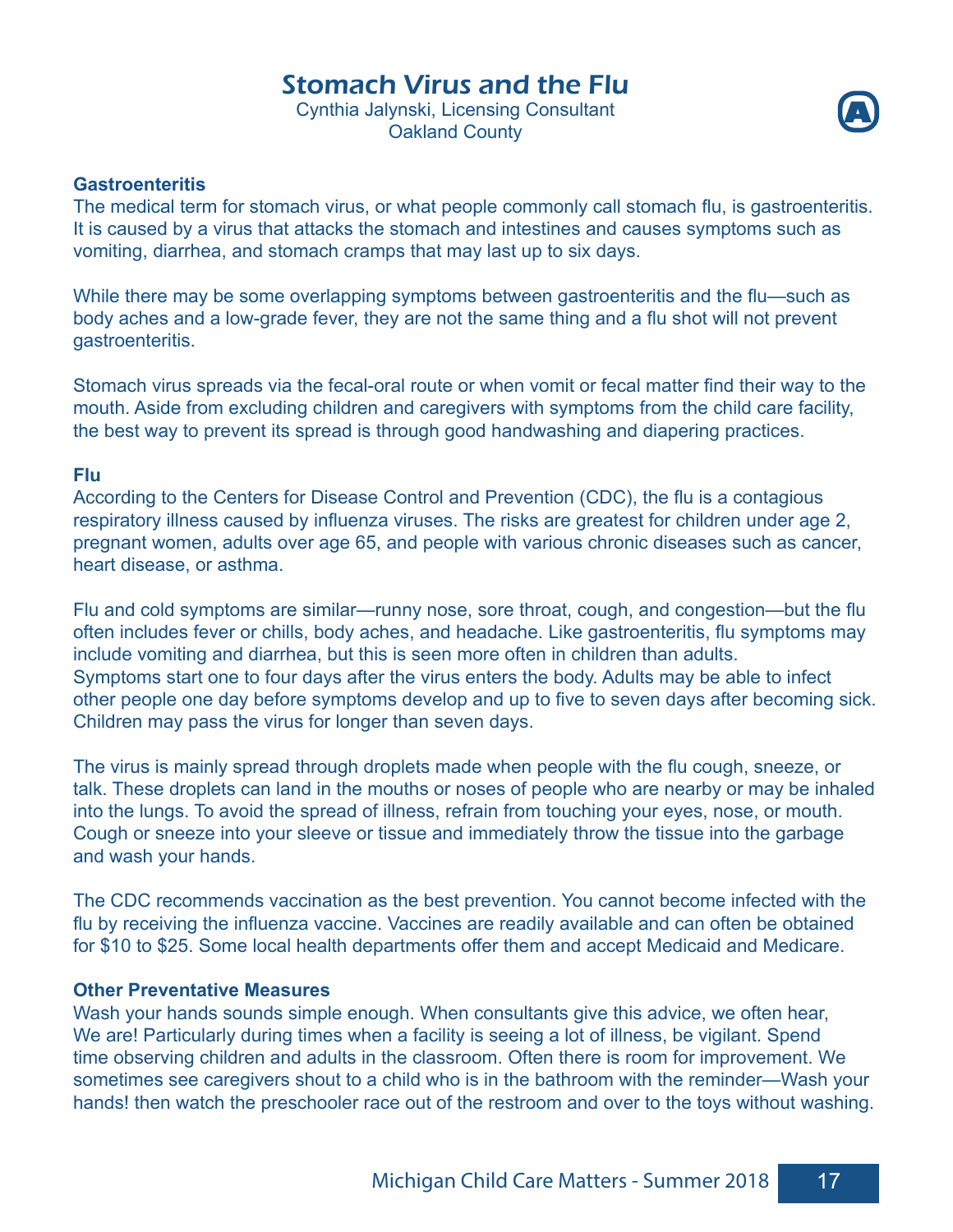Caregivers also benefit from reminders and checkups. Consultants often see caregivers washing their own hands after diapering, but they sometimes forget to also wash children's hands or handle clean items with contaminated gloves. They sometimes forget to change gloves between diaper changes or to wash their hands between glove changes.

Improper sanitization methods for dishware also invites illness. Two of the most commonly used and approved methods for sanitizing dishware and food utensils at centers is a residential dishwasher with **a sanitizing cycle** or a **three-compartment sink** with bleach. The center rule also indicates that a two-compartment sink with a third container suitable for complete submersion for sanitizing may be used, but licensing consultants sometimes see centers inappropriately using one sink and two bins or simply three bins.

Test strips to determine the potency of the bleach solution is also important. Too much bleach leaves a toxic residue. Not enough means insufficient infection control. People sometimes say they have figured out exactly how much bleach is needed to obtain the desired concentration for their bottle or sink size. While it is a good practice to have a measuring system in place, other variables, including the manufacturer of the bleach, may alter the concentration of your solution. Therefore, it is best to test the bleach solution before each use.

Quaternary ammonia is another acceptable sanitization agent for dishware and items children may mouth. It also requires testing to ensure proper concentration. If you want to use an alternative to bleach or quaternary ammonia, first consult a sanitarian at the local health department to ensure the product is safe and effective. Common surfaces like doorknobs, keyboards, and phones should also be sanitized. The flu virus can live on surfaces for up to eight hours at room temperature.

Caregivers often lack the time, training, or equipment suitable to properly sanitize dishes and other items that find their way into children's mouths. Consider using single-service, disposable tableware and utensils or having children bring their own sippy cups, pacifiers, and teething rings which can be sent home to be sanitized.

Excluding sick children and adults with symptoms of illness from the child care facility, proper handwashing and sanitization practices, and the flu vaccination will go a long way toward preventing illness. If providers are experiencing widespread or persistent illness at their facility or would like or want additional information to address health concerns, contact a nurse or epidemiologist at local county health department.  $\cdot$